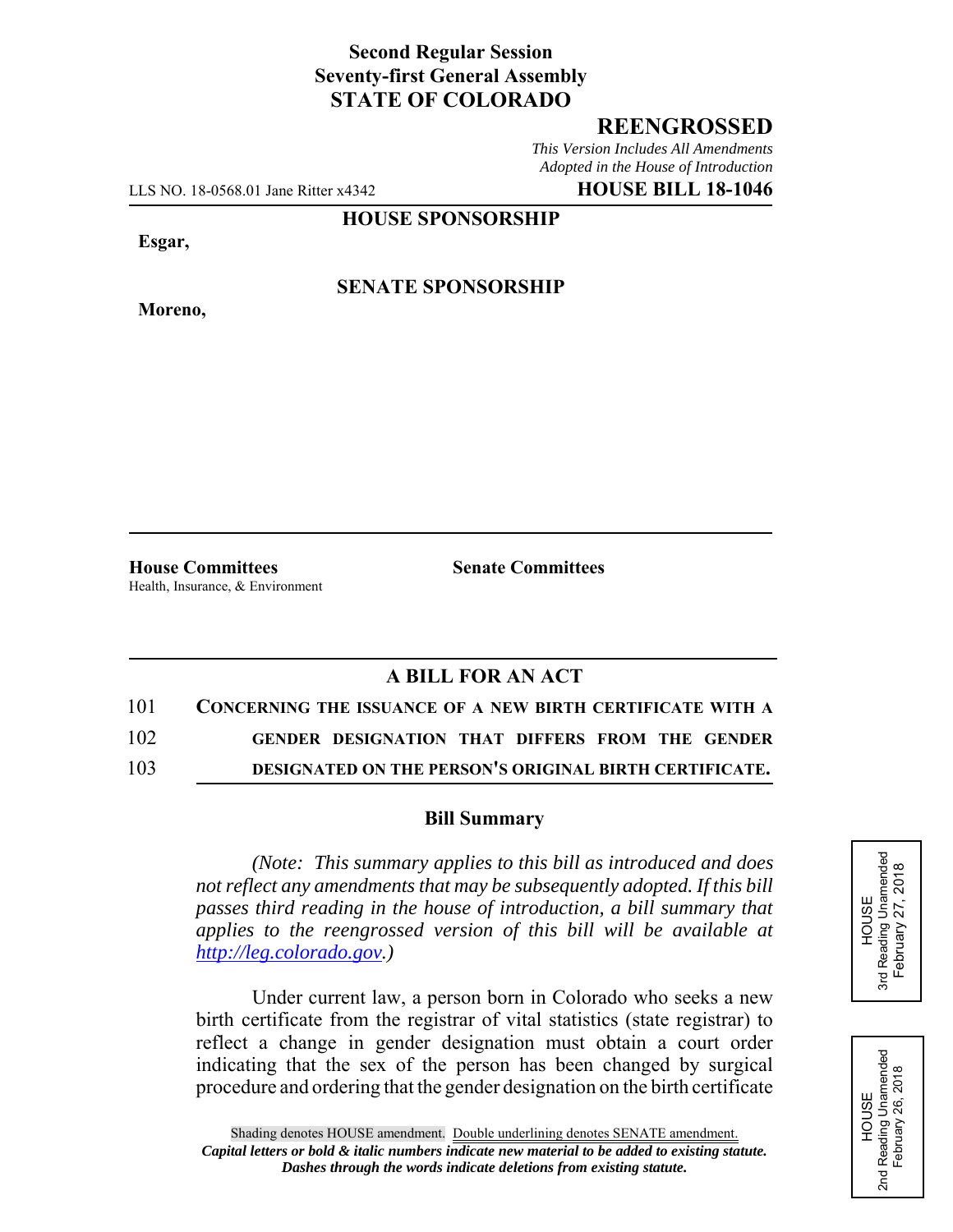be amended, and the person must obtain a court order with a legal name change. The bill repeals that provision and creates new requirements for the issuance of birth certificates in cases of changes to gender designation or for an intersex individual.

The bill requires that the state registrar issue a new birth certificate rather than an amended birth certificate. The bill allows a person who has previously obtained an amended birth certificate under previous versions of the law to apply to receive a new birth certificate. A person is not required to obtain a court order for a legal name change in order to obtain a new birth certificate with a change in gender designation.

The courts in this state are given jurisdiction to issue a decree to amend a birth certificate to reflect a change in gender designation for persons born in another state or foreign jurisdiction if the law of such other state or foreign jurisdiction requires a court decree in order to amend a birth certificate to reflect a change in gender designation.

1 *Be it enacted by the General Assembly of the State of Colorado:*

2 **SECTION 1.** In Colorado Revised Statutes, **add** 25-2-113.8 as

3 follows:

 **25-2-113.8. Birth certificate modernization act - new birth certificate following a change in gender designation.** (1) THE SHORT TITLE OF THIS SECTION IS THE "2018BIRTH CERTIFICATE MODERNIZATION 7 ACT".

 (2) THE STATE REGISTRAR SHALL ISSUE A NEW BIRTH CERTIFICATE TO A PERSON WHO WAS BORN IN THIS STATE AND WHO HAS A GENDER DIFFERENT FROM THE GENDER DENOTED ON THAT PERSON'S BIRTH CERTIFICATE WHEN THE STATE REGISTRAR RECEIVES:

 (a) A WRITTEN REQUEST FROM THE PERSON, OR FROM HIS OR HER PARENTS, IF THE PERSON IS A MINOR, OR FROM THE PERSON'S GUARDIAN OR LEGAL REPRESENTATIVE, SIGNED UNDER PENALTY OF LAW, TO ISSUE A NEW BIRTH CERTIFICATE WITH A GENDER DESIGNATION THAT DIFFERS FROM THE GENDER DESIGNATED ON THE PERSON'S ORIGINAL BIRTH CERTIFICATE; AND (b) A STATEMENT, IN A FORM OR FORMAT DESIGNATED BY THE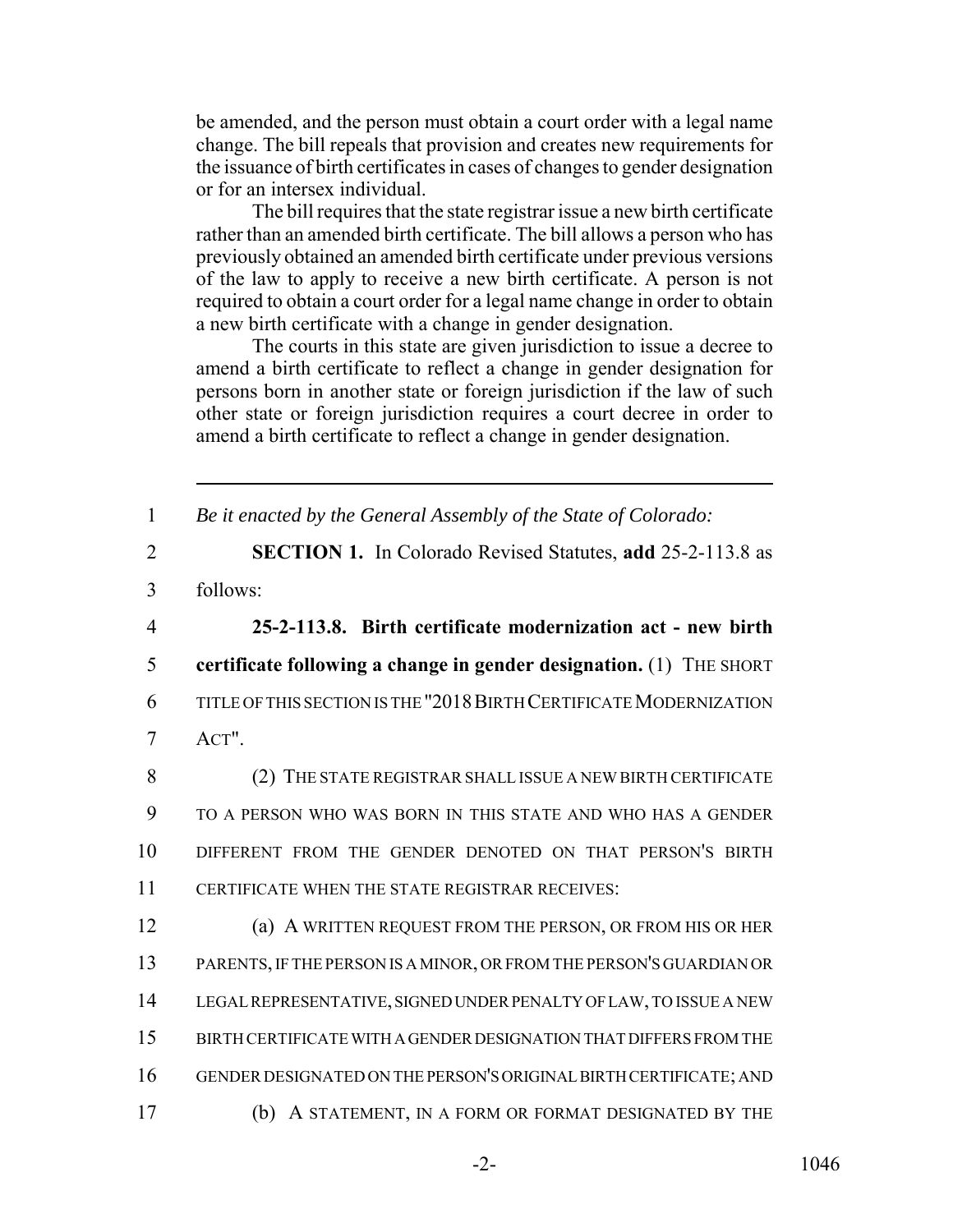STATE REGISTRAR, SIGNED UNDER PENALTY OF LAW, FROM A PROFESSIONAL MEDICAL OR MENTAL HEALTH CARE PROVIDER LICENSED IN GOOD STANDING IN COLORADO OR AN EQUIVALENT LICENSE IN GOOD STANDING FROM ANOTHER JURISDICTION, STATING THAT:

 (I) THE PERSON HAS UNDERGONE SURGICAL, HORMONAL, OR OTHER TREATMENT APPROPRIATE FOR THAT PERSON FOR THE PURPOSE OF GENDER TRANSITION, BASED ON CONTEMPORARY MEDICAL STANDARDS AND, IN THE PROVIDER'S PROFESSIONAL OPINION, THE PERSON'S GENDER DESIGNATION SHOULD BE CHANGED ACCORDINGLY; OR

 (II) THE PERSON HAS AN INTERSEX CONDITION, AND, IN THE PROVIDER'S PROFESSIONAL OPINION, THE PERSON'S GENDER DESIGNATION 12 SHOULD BE CHANGED ACCORDINGLY.

 (3) THE STATE REGISTRAR IS AUTHORIZED TO CONTACT THE MEDICAL OR MENTAL HEALTH CARE PROVIDER TO VERIFY A STATEMENT 15 MADE PURSUANT TO SUBSECTION  $(2)(b)$  OF THIS SECTION.

 (4) IF A NEW BIRTH CERTIFICATE IS ISSUED PURSUANT TO THIS 17 SECTION, THE BIRTH CERTIFICATE MUST REFLECT, OR BE RE-ISSUED TO REFLECT, ANY LEGAL NAME CHANGE MADE BEFORE, SIMULTANEOUS TO, OR AFTER THE CHANGE IN GENDER DESIGNATION, AS LONG AS APPROPRIATE 20 DOCUMENTATION OF THE NAME CHANGE IS SUBMITTED.

 (5) THE STATE REGISTRAR SHALL NOT REQUEST ANY ADDITIONAL INFORMATION OR RECORDS OTHER THAN THOSE REQUIRED BY SUBSECTION (2) OF THIS SECTION. THE STATE REGISTRAR SHALL NOT DISCLOSE INFORMATION RELATING TO A GENDER CORRECTION, INCLUDING TO OTHER GOVERNMENT EMPLOYEES, UNLESS REQUIRED IN ORDER TO CONDUCT OFFICIAL BUSINESS.

(6) WHEN THE STATE REGISTRAR RECEIVES THE DOCUMENTATION